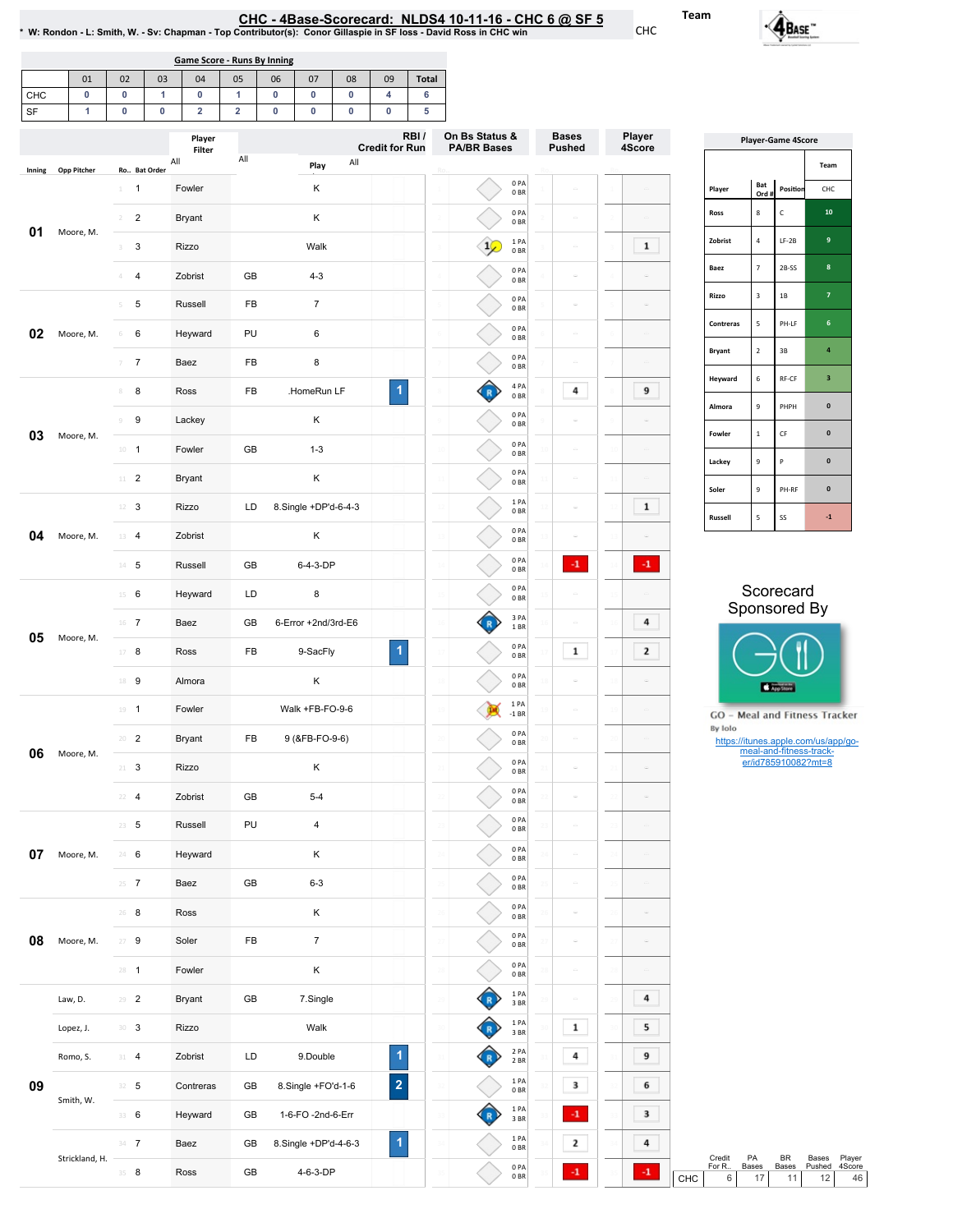|               | ìí                      | ìî                            | ÌΪ          | ìð                         | ìñ                   | ìò                                | ìó                           | ìô                   | ìõ             | d}šo         |                 |         |        |                                                                       |                 |                                    |                      |
|---------------|-------------------------|-------------------------------|-------------|----------------------------|----------------------|-----------------------------------|------------------------------|----------------------|----------------|--------------|-----------------|---------|--------|-----------------------------------------------------------------------|-----------------|------------------------------------|----------------------|
| $8 + 8$<br>6) |                         |                               |             |                            |                      |                                   |                              |                      |                |              |                 |         |        |                                                                       |                 |                                    |                      |
|               |                         |                               |             | WolÇŒ                      |                      |                                   |                              |                      |                | $5\%$        | 2 Q%V 6 VDWV    | %DVHV   | 300 HU |                                                                       |                 | WoÇŒE u ð^}Œ                       |                      |
|               |                         |                               |             | &još Œ<br>$^\circledR$     | $\pmb{\circledcirc}$ |                                   | ₩Ç                           | $\pmb{\circledcirc}$ | & UHGLWIRU5 XQ |              | 3\$ %5 %DVHV    | 3 XVKHG | 6FRUH  |                                                                       |                 |                                    | d u                  |
|               | /vv]vP K‰WjšZ0E         | $\mathbf{r}$                  | Z}XX ŠKOE C | ) RZ ®IU                   |                      |                                   | $\epsilon$                   |                      |                |              | i W<br>$i$ Z    |         |        | Wo Ç Œ                                                                | KCE             | VV - JŸ}                           | $^\circ$             |
|               |                         | $\hat{\perp}$                 |             | <b>%UDQW</b>               |                      |                                   | $\bullet$                    |                      |                |              | i W<br>$i$ Z    |         |        | Z} ••                                                                 | ô               |                                    | $\mathbf{ii}$        |
|               | $D$ } $GEDX$            | $\top$                        |             | $5 \,\sharp\,$ R           |                      |                                   | : DON                        |                      |                |              | í W             |         |        | •} O≣š                                                                | ð               | >&nî                               | $\tilde{\mathbf{o}}$ |
|               |                         | ð                             |             | $=$ REUMV                  | $*$ %                |                                   |                              |                      |                |              | $i$ Z<br>i W    |         |        | Ì.                                                                    | ó               | $i$ r <sup><math>\sim</math></sup> | ô                    |
|               |                         |                               |             |                            |                      |                                   |                              |                      |                |              | i Z<br>i W      |         |        | zjì ì }                                                               | Ï.              | Ĺ                                  | ó                    |
|               |                         | ñ                             |             | 5 XVMO                     | ) %                  |                                   |                              |                      |                |              | i Z<br>i W      |         |        | } všŒŒ•                                                               | ñ               | W r>&                              | ò                    |
|               | $D$ } $GEDX$            | ò                             |             | $+HZDUS$                   | 38                   |                                   |                              |                      |                |              | $i$ Z<br>i W    |         |        | 0Ç vš                                                                 | î               | ï.                                 | ð                    |
|               |                         | ó                             |             | %DHJ                       | ) %                  |                                   |                              |                      |                |              | ìZ              |         |        | , ÇÁ Œ                                                                | ò               | Z&r &                              | ï.                   |
|               |                         | ô                             |             | 5 RW                       | ) %                  |                                   | $+RP$ H <sub>5</sub> $XQ/$ ) |                      |                |              | ðW<br>$i$ Z     |         |        | $\omega \rangle$ OE                                                   | õ               | W W                                | ì                    |
|               | $D$ } GELD X            | õ                             |             | / DFNH                     |                      |                                   | $\sim 1000$ km s $^{-1}$     |                      |                |              | i W<br>$i$ Z    |         |        | &}ÁoOE                                                                | í               | &                                  | ì.                   |
|               |                         | fi.                           |             | ) RZ ONU                   | $*$ %                |                                   |                              |                      |                |              | i W<br>$i$ Z    |         |        | $>$   $\circ$                                                         | õ               | W                                  | ì                    |
|               |                         | íí                            |             | <b>VIOLAN</b>              |                      |                                   | $\sim$                       |                      |                |              | i W<br>$i$ Z    |         |        | $^{\wedge}$ } o Œ                                                     | õ               | WrZ&                               | ì.                   |
|               |                         | íî                            |             | $5 \text{ }\mathsf{I}$ ] R | $\prime$ .           |                                   | 6LQU191 '3 G                 |                      |                |              | í W<br>$i$ Z    |         |        | Zµ⊷ oo                                                                | ñ               | $\boldsymbol{\mathsf{M}}$          | rí                   |
|               | $D$ } $GEDX$            | $-11$                         |             | $=$ REUMV                  |                      |                                   | $\sim$                       |                      |                |              | i W<br>$i$ Z    |         |        |                                                                       |                 |                                    |                      |
| $D$ } $GLDX$  | íð                      |                               | 5 XVMO      | $*$ %                      |                      | '3                                |                              |                      |                | i W<br>$i$ Z |                 |         |        |                                                                       |                 |                                    |                      |
|               | íñ                      |                               | +H ZDG      | $\prime$ .                 |                      |                                   |                              |                      |                | i W<br>i Z   |                 |         |        |                                                                       | 6 FRU+FDUG      |                                    |                      |
|               | íò                      |                               | %DHJ        | $*$ %                      |                      | $($ URU $\circ$ CG $\circ$ CG $($ |                              |                      |                | ï W          |                 |         |        |                                                                       | 6 SRQVRUHG%     |                                    |                      |
|               | íó                      |                               | 5 RW        | ) %                        |                      | 6 DF) 0                           |                              |                      |                | $i$ Z<br>i W |                 |         |        |                                                                       |                 |                                    |                      |
|               |                         | íô                            |             | \$ @ RUD                   |                      |                                   |                              |                      |                |              | $i$ Z<br>i W    |         |        |                                                                       |                 |                                    |                      |
|               |                         |                               |             |                            |                      |                                   | $\sim 10^{-10}$              |                      |                |              | $i$ Z<br>í W    |         |        |                                                                       |                 |                                    |                      |
|               |                         | íõ                            |             | ) RZ ONU                   |                      |                                   | : DON $)$ %) 2               |                      |                |              | rí Z<br>i W     |         |        |                                                                       |                 |                                    |                      |
|               | $D$ } GELDX             | $\hat{1}$                     |             | <b>%UDQW</b>               | ) %                  |                                   | ) %) 2                       |                      |                |              | $i$ Z<br>i W    |         |        | KWASV LWACHVDSSOH FRP XVDSSJR<br>PHDODOG ILVOHAV VUDFN<br><b>HUIG</b> |                 |                                    | "PW                  |
|               |                         | îí                            |             | $5 \,\sharp\,$ R           |                      |                                   |                              |                      |                |              | i Z             |         |        |                                                                       |                 |                                    |                      |
|               |                         | îî                            |             | $=$ REUMV                  | $*$ %                |                                   |                              |                      |                |              | i W<br>$i$ Z    |         |        |                                                                       |                 |                                    |                      |
|               |                         | $\hat{1}$                     |             | 5 XVVHO                    | 38                   |                                   |                              |                      |                |              | i W<br>$i$ Z    |         |        |                                                                       |                 |                                    |                      |
|               | $D$ } GELDX             | îð                            |             | $+HZDUS$                   |                      |                                   | $\sim$                       |                      |                |              | i W<br>$i$ Z    |         |        |                                                                       |                 |                                    |                      |
|               |                         | îñ                            |             | %DHJ                       | $*$ %                |                                   |                              |                      |                |              | i W<br>$i$ Z    |         |        |                                                                       |                 |                                    |                      |
|               |                         | îò                            |             | 5 RW                       |                      |                                   | $\sim$                       |                      |                |              | i W<br>$i$ Z    |         |        |                                                                       |                 |                                    |                      |
|               | $D\}$ <b>CELD</b> X is  |                               |             | 6 ROHU                     | ) %                  |                                   |                              |                      |                |              | i W<br>$i$ Z    |         |        |                                                                       |                 |                                    |                      |
|               |                         | îô                            |             | ) RZ ®IU                   |                      |                                   | $\sim 10^{-10}$              |                      |                |              | i W<br>$i$ Z    |         |        |                                                                       |                 |                                    |                      |
|               | > ÁU X                  | Îõ                            |             | <b>%UDOW</b>               | $*$ %                |                                   | $61QJ$ $\Theta$              |                      |                |              | í W<br>$i$ Z    |         |        |                                                                       |                 |                                    |                      |
|               | → ‰Ì UX                 | $\top$ )                      |             | 5 L ] R                    |                      |                                   | : DON                        |                      |                |              | í W<br>$i \, z$ |         |        |                                                                       |                 |                                    |                      |
|               | Z} u } UNX              | Tí.                           |             | $=$ REUMV                  | $\prime$ .           |                                   | ' RXE®I                      |                      |                |              | îW              |         |        |                                                                       |                 |                                    |                      |
|               |                         | $-11$                         |             | & ROWHUDV                  | $*$ %                |                                   | 6LQJOH ) 2 G                 |                      |                |              | $i \, z$<br>i W |         |        |                                                                       |                 |                                    |                      |
|               | $\sim$ u jšZut X $\sim$ |                               |             |                            |                      |                                   |                              |                      |                |              | $i$ Z<br>i W    |         |        |                                                                       |                 |                                    |                      |
|               |                         | $-11$                         |             | +H ZDG                     | $*$ %                |                                   | ) 2 QG (W                    |                      |                |              | $i$ Z<br>i W    |         |        |                                                                       |                 |                                    |                      |
|               | ^šŒlov UX-              | $\ddot{a}$                    |             | %DHJ                       | $^*$ %               |                                   | 6LQJOH '3 G                  |                      |                |              | i Z             |         |        | &UHGLW<br>) RU5                                                       | $\frac{35}{20}$ | $\%5$<br>%DVHV 3XVKHG              | %DMHV 30 MHJ         |
|               |                         | $\overline{1}$ $\overline{0}$ |             | 5 RW                       | * $\%$               |                                   | $\overline{\phantom{a}}$ 3   |                      |                |              | i W<br>$i$ Z    |         |        | $8 + 8$                                                               |                 |                                    | 6 FRUH               |

 $\underbrace{8+8}_{\hspace{1cm}} \underline{8+8}_{\hspace{1cm}} \underline{9-D\!M\!H\!G\!F\!R\!U\!F\!D\!U\!G} \ \ 1' \ \ 6 \qquad \qquad 8+8 \ \#6)}$  : 5 RQQRQ / 6 PUM : 6 Y & KDSPDQ 7RS & RQMUEXMRUV & RQRU'LOODXSHILQ6) QRW 'DYLG5 RWLQ& + & ZLQ

 $\underline{\hspace{1cm}}$  u  $\wedge$  } OE r Zuv  $\bullet$  C/vv]vP

 $d$  u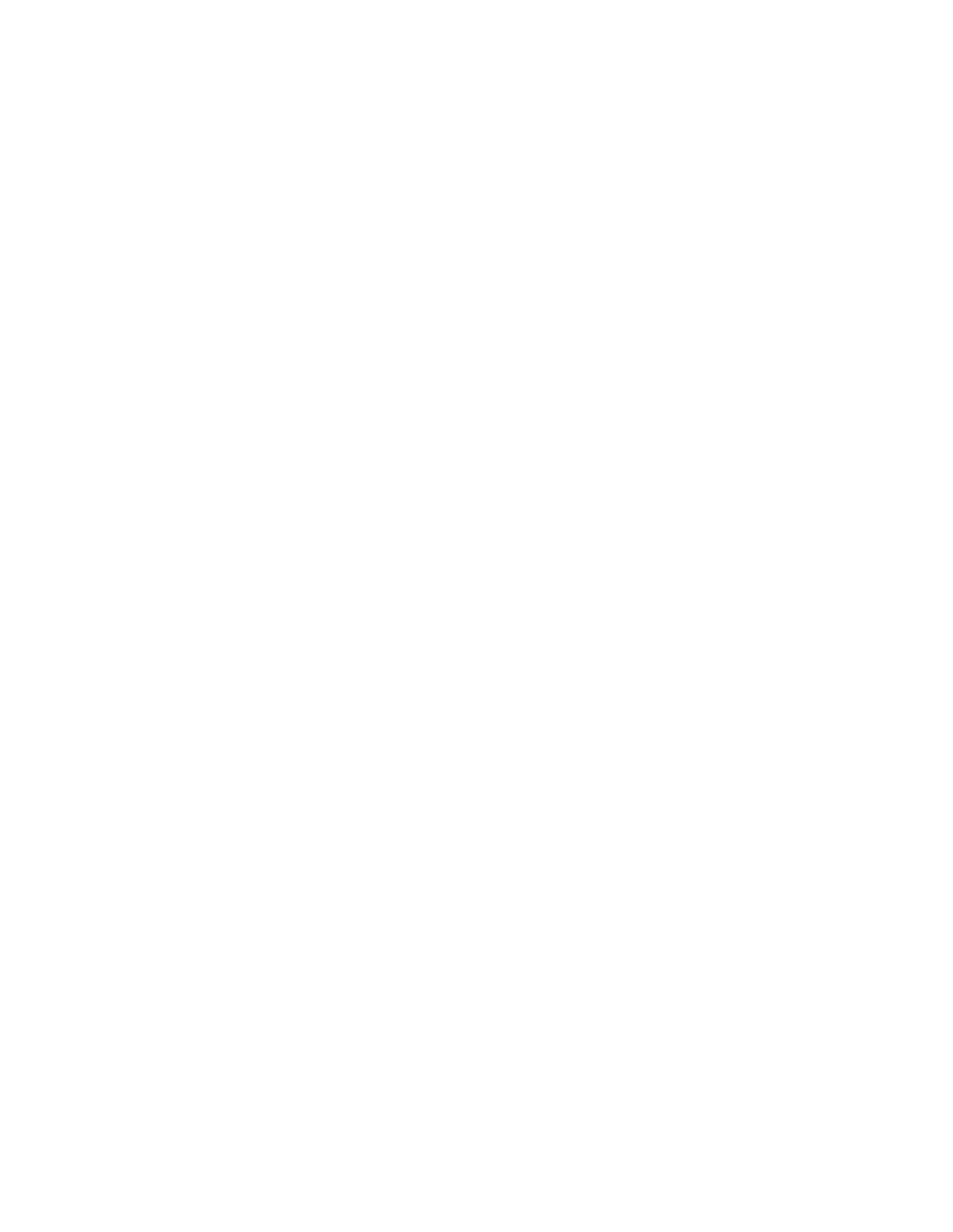<u>CHC - 4Base-Scorecard: NLDS4 10-11-16 - CHC 6 @ SF 5</u><br>W: Rondon - L: Smith, W. - Sv: Chapman - Top Contributor(s): Conor Gillaspie in SF loss - David Ross in CHC win



|                | NLDS4 10-11-16 - CHC 6 @ SF 5<br>W: Rondon - L: Smith, W. - Sv: Chapman - Top Contributor(s): Conor Gillaspie in SF loss - David Ross in CHC win |             |              |                         |                |                | CHC - 4BaseScore - Player 4Score by Batting Order |                         |                  |    |           |
|----------------|--------------------------------------------------------------------------------------------------------------------------------------------------|-------------|--------------|-------------------------|----------------|----------------|---------------------------------------------------|-------------------------|------------------|----|-----------|
|                |                                                                                                                                                  |             |              |                         |                |                | <b>Bat Order</b>                                  |                         |                  |    |           |
| Player         | Team                                                                                                                                             | Position    | 1            | $\overline{\mathbf{2}}$ | 3              | $\overline{4}$ | 5                                                 | 6                       | $\overline{7}$   | 8  | 9         |
| <b>Ross</b>    | CHC                                                                                                                                              | $\mathsf C$ |              |                         |                |                |                                                   |                         |                  | 10 |           |
| Zobrist        | CHC                                                                                                                                              | $LF-2B$     |              |                         |                | $\overline{9}$ |                                                   |                         |                  |    |           |
| <b>Baez</b>    | CHC                                                                                                                                              | 2B-SS       |              |                         |                |                |                                                   |                         | $\boldsymbol{8}$ |    |           |
| <b>Rizzo</b>   | CHC                                                                                                                                              | 1B          |              |                         | $\overline{7}$ |                |                                                   |                         |                  |    |           |
| Contreras      | CHC                                                                                                                                              | PH-LF       |              |                         |                |                | $6\phantom{a}$                                    |                         |                  |    |           |
| <b>Bryant</b>  | CHC                                                                                                                                              | 3B          |              | $\overline{\mathbf{4}}$ |                |                |                                                   |                         |                  |    |           |
| Heyward        | CHC                                                                                                                                              | RF-CF       |              |                         |                |                |                                                   | $\overline{\mathbf{3}}$ |                  |    |           |
| Almora         | CHC                                                                                                                                              | PHPH        |              |                         |                |                |                                                   |                         |                  |    | $\pmb{0}$ |
| Fowler         | CHC                                                                                                                                              | <b>CF</b>   | $\mathbf{0}$ |                         |                |                |                                                   |                         |                  |    |           |
| Lackey         | CHC                                                                                                                                              | P           |              |                         |                |                |                                                   |                         |                  |    | $\pmb{0}$ |
| Soler          | CHC                                                                                                                                              | PH-RF       |              |                         |                |                |                                                   |                         |                  |    | $\pmb{0}$ |
| <b>Russell</b> | CHC                                                                                                                                              | SS          |              |                         |                |                | $-1$                                              |                         |                  |    |           |

Sponsored By



GO - Meal and Fitness Tracker By Iolo https://itunes.apple.com/us/app/go-meal-and-fitness-track-er/id785910082?mt=8

## CHC - 4Score Box - Player Totals<br>NLDS4 10-11-16 - CHC - Stand Top Stand Top Stand Top SF<br>W: Rondon - L: Smith, W. - Sv: Chapman - Top Contributor(s): Conor Gillaspie in SF loss - David Ross in CHC win

| Player        | Team Position | Bat<br>Ord #   | Credit For Run | PA Bases       | <b>BR</b> Bases | <b>Bases Pushed</b> | Player 4Score  | Appearances  | Productivity<br>Rate |
|---------------|---------------|----------------|----------------|----------------|-----------------|---------------------|----------------|--------------|----------------------|
| Ross          | CHC C         | 8              | $\overline{2}$ | $\overline{4}$ | $\pmb{0}$       | 4                   | 10             | 4            | 2.500                |
| Zobrist       | CHC LF-2B     | $\overline{4}$ | $\mathbf{1}$   | $\overline{2}$ | $\overline{2}$  | 4                   | 9              | 4            | 2.250                |
| Baez          | CHC 2B-SS     | $\overline{7}$ | $\mathbf{1}$   | 4              | $\mathbf{1}$    | $\overline{2}$      | 8              | 4            | 2.000                |
| Rizzo         | CHC 1B        | 3              | $\pmb{0}$      | 3              | 3               | $\mathbf{1}$        | $\overline{7}$ | 4            | 1.750                |
| Contreras     | CHC PH-LF     | 5              | $\overline{2}$ | $\mathbf{1}$   | $\pmb{0}$       | 3                   | 6              | $\mathbf{1}$ | 6.000                |
| Bryant        | CHC 3B        | $\overline{2}$ | $\pmb{0}$      | $\mathbf{1}$   | 3               | $\pmb{0}$           | 4              | 4            | 1.000                |
| Heyward       | CHC RF-CF     | 6              | $\pmb{0}$      | 1              | 3               | $-1$                | 3              | 4            | 0.750                |
| Almora        | CHC PHPH      | 9              | $\mathbf 0$    | $\pmb{0}$      | $\pmb{0}$       | $\pmb{0}$           | $\pmb{0}$      | $\mathbf{1}$ | 0.000                |
| Fowler        | CHC CF        | $\mathbf{1}$   | $\mathbf 0$    | $\mathbf{1}$   | $-1$            | $\pmb{0}$           | $\pmb{0}$      | 4            | 0.000                |
| Lackey        | CHC P         | 9              | 0              | $\mathbf 0$    | 0               | $\mathbf 0$         | $\mathbf 0$    | $\mathbf{1}$ | 0.000                |
| Soler         | CHC PH-RF     | 9              | $\pmb{0}$      | 0              | $\pmb{0}$       | $\pmb{0}$           | $\pmb{0}$      | $\mathbf{1}$ | 0.000                |
| Russell       | CHC SS        | 5              | $\pmb{0}$      | $\mathbf 0$    | $\mathbf 0$     | $-1$                | $-1$           | 3            | $-0.333$             |
| <b>Totals</b> |               |                | 6              | 17             | 11              | 12                  | 46             | 35           | 1.314                |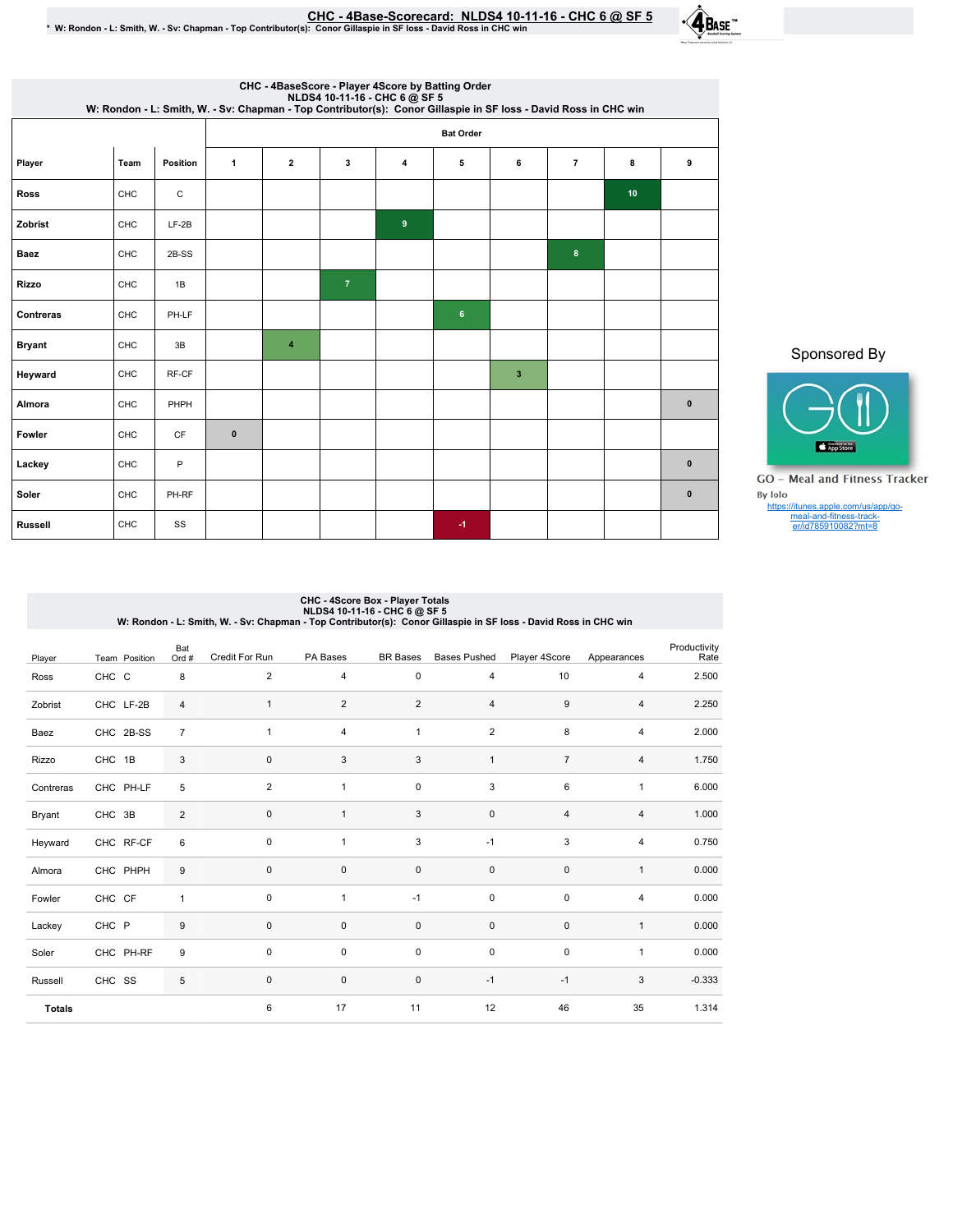SF - 4Base-Scorecard: NLDS4 10-11-16 - CHC 6 @ SF 5 . هي SF - 4Base-Scorecard: NLDS4 10-11-16 - CHC 6 & SF<br>W: Rondon - L: Smith, W. - Sv: Chapman - Top Contributor(s): Conor Gillaspie in SF loss - David Ross in CHC w



| SF - 4BaseScore - Player 4Score by Batting Order<br>NLDS4 10-11-16 - CHC 6 @ SF 5<br>W: Rondon - L: Smith, W. - Sv: Chapman - Top Contributor(s): Conor Gillaspie in SF loss - David Ross in CHC win |      |               |              |                         |                         |                |                  |    |                |                |           |  |  |  |
|------------------------------------------------------------------------------------------------------------------------------------------------------------------------------------------------------|------|---------------|--------------|-------------------------|-------------------------|----------------|------------------|----|----------------|----------------|-----------|--|--|--|
|                                                                                                                                                                                                      |      |               |              |                         |                         |                | <b>Bat Order</b> |    |                |                |           |  |  |  |
| Player                                                                                                                                                                                               | Team | Position      | $\mathbf{1}$ | $\overline{\mathbf{2}}$ | 3                       | 4              | 5                | 6  | $\overline{7}$ | 8              | 9         |  |  |  |
| Gillaspie                                                                                                                                                                                            | SF   | 3B            |              |                         |                         |                |                  | 11 |                |                |           |  |  |  |
| Panik                                                                                                                                                                                                | SF   | 2B            |              |                         |                         |                |                  |    | 10             |                |           |  |  |  |
| Span                                                                                                                                                                                                 | SF   | CF            | $\bf{8}$     |                         |                         |                |                  |    |                |                |           |  |  |  |
| Crawford                                                                                                                                                                                             | SF   | SS            |              |                         |                         |                | 6                |    |                |                |           |  |  |  |
| Moore                                                                                                                                                                                                | SF   | P             |              |                         |                         |                |                  |    |                |                | 5         |  |  |  |
| Pence                                                                                                                                                                                                | SF   | <b>RF</b>     |              |                         |                         | $\overline{4}$ |                  |    |                |                |           |  |  |  |
| <b>Blanco</b>                                                                                                                                                                                        | SF   | LF            |              |                         |                         |                |                  |    |                | 3 <sup>1</sup> |           |  |  |  |
| Posey                                                                                                                                                                                                | SF   | C             |              |                         | $\overline{\mathbf{3}}$ |                |                  |    |                |                |           |  |  |  |
| <b>Belt</b>                                                                                                                                                                                          | SF   | 1B            |              | $\blacktriangleleft$    |                         |                |                  |    |                |                |           |  |  |  |
| Hernandez                                                                                                                                                                                            | SF   | RFLF-<br>Dsub |              |                         |                         |                |                  |    |                |                | $\bullet$ |  |  |  |

Sponsored By



GO - Meal and Fitness Tracker By Iolo https://itunes.apple.com/us/app/go-meal-and-fitness-track-er/id785910082?mt=8

# SF - 4Score Box - Player Totals<br>NLDS4 10-11-16 - CHC 6 @ SF 5<br>W: Rondon - L: Smith, W. - Sv: Chapman - Top Contributor(s): Conor Gillaspie in SF loss - David Ross in CHC win

| Player        |    | Team Position | Bat<br>Ord #   | Credit For Run | PA Bases       | <b>BR</b> Bases | <b>Bases Pushed</b> | Player 4Score  | Appearances    | Productivity<br>Rate |
|---------------|----|---------------|----------------|----------------|----------------|-----------------|---------------------|----------------|----------------|----------------------|
| Gillaspie     | SF | 3B            | 6              | 1              | 4              | 4               | $\overline{2}$      | 11             | 4              | 2.750                |
| Panik         | SF | 2B            | $\overline{7}$ | $\mathbf{1}$   | $\overline{2}$ | 3               | 4                   | 10             | $\overline{4}$ | 2.500                |
| Span          | SF | CF            | 1              | $\mathbf{1}$   | $\overline{4}$ | $\mathbf{1}$    | $\overline{2}$      | 8              | 5              | 1.600                |
| Crawford      | SF | SS            | 5              | $\pmb{0}$      | 2              | $\overline{2}$  | $\overline{2}$      | 6              | $\overline{4}$ | 1.500                |
| Moore         | SF | P             | 9              | $\mathbf{1}$   | $\mathbf{1}$   | 0               | 3                   | 5              | 3              | 1.667                |
| Pence         | SF | <b>RF</b>     | $\overline{4}$ | $\mathbf 0$    | $\mathbf{1}$   | 3               | $\pmb{0}$           | $\overline{4}$ | $\overline{4}$ | 1.000                |
| Blanco        | SF | LF            | 8              | $\mathsf 0$    | $\mathbf{1}$   | $\overline{2}$  | $\pmb{0}$           | 3              | $\overline{4}$ | 0.750                |
| Posey         | SF | $\mathbf C$   | 3              | $\mathbf{1}$   | $\mathbf{1}$   | $\pmb{0}$       | $\mathbf{1}$        | 3              | $\overline{4}$ | 0.750                |
| Belt          | SF | 1B            | $\overline{2}$ | $\mathsf 0$    | $\mathbf 0$    | $\pmb{0}$       | $\mathbf{1}$        | $\mathbf{1}$   | 5              | 0.200                |
| Hernandez     | SF | RFLF-D        | 9              | $\pmb{0}$      | $\mathsf 0$    | $\pmb{0}$       | $\pmb{0}$           | $\pmb{0}$      | $\mathbf{1}$   | 0.000                |
| <b>Totals</b> |    |               |                | 5              | 16             | 15              | 15                  | 51             | 38             | 1.342                |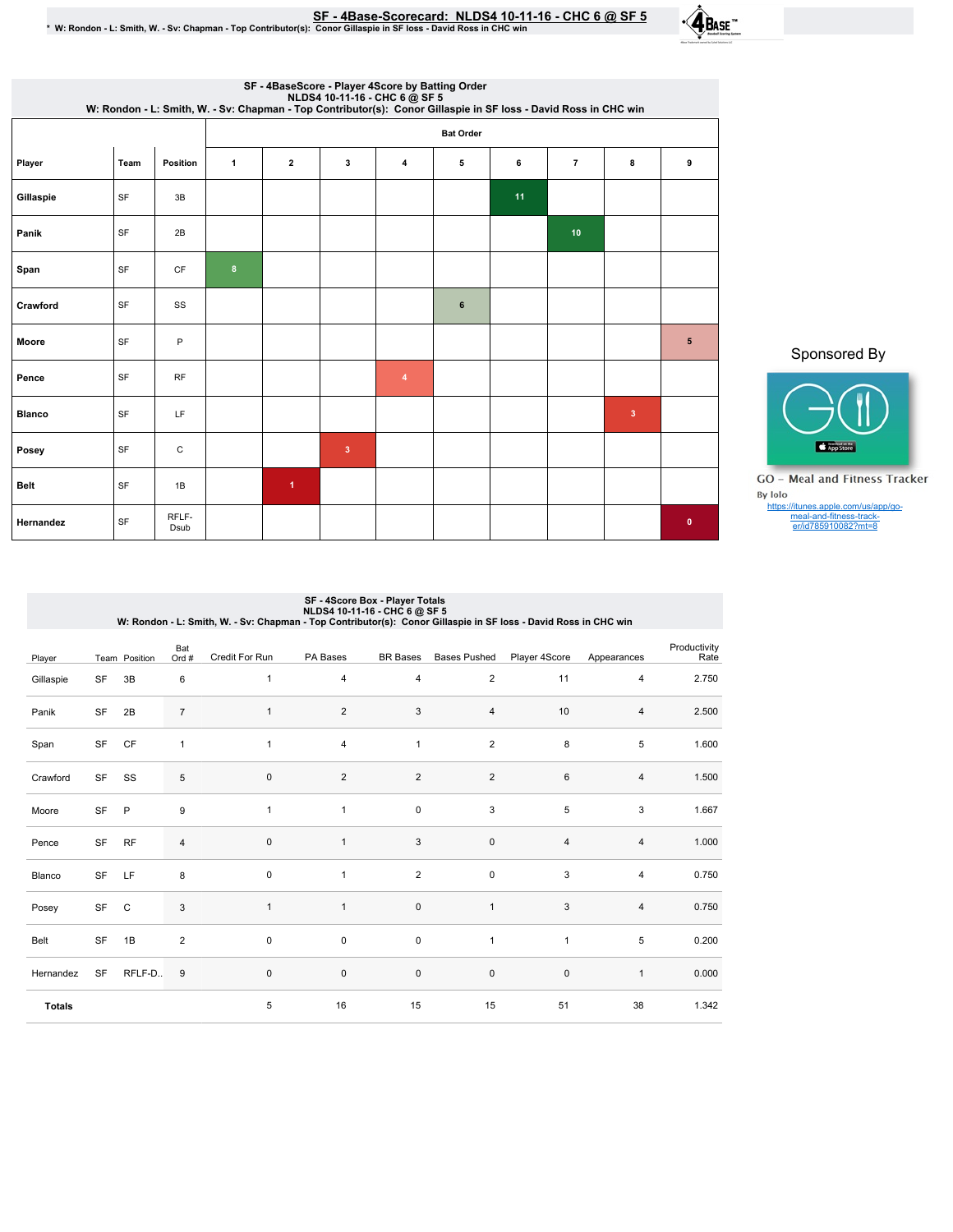### <u>CHC - 4Base-Scorecard: NLDS4 10-11-16 - CHC 6 @ SF 5</u>





|                    | Detail by Bat Order/Player |                        |        |                      |             |                     |                          |                     |                                                                                                                                                                                                                                                                                                                                                                                                                                                                                                                                                                                                                                                                                                                          |                           |  |  |  |
|--------------------|----------------------------|------------------------|--------|----------------------|-------------|---------------------|--------------------------|---------------------|--------------------------------------------------------------------------------------------------------------------------------------------------------------------------------------------------------------------------------------------------------------------------------------------------------------------------------------------------------------------------------------------------------------------------------------------------------------------------------------------------------------------------------------------------------------------------------------------------------------------------------------------------------------------------------------------------------------------------|---------------------------|--|--|--|
| <b>Bat Order</b>   | Player                     | Position               | Inning | Play Text            | LOBStatus   | Credit For<br>Run   | PA Bases                 | <b>BR</b> Bases     | Bases<br>Pushed                                                                                                                                                                                                                                                                                                                                                                                                                                                                                                                                                                                                                                                                                                          | Player<br>4Score          |  |  |  |
|                    |                            |                        | 01     | $\sf K$              |             | $\mathsf 0$         | $\mathsf{O}\xspace$      | $\mathbf 0$         | $\mathsf{O}\xspace$                                                                                                                                                                                                                                                                                                                                                                                                                                                                                                                                                                                                                                                                                                      | $\mathsf{0}$              |  |  |  |
|                    |                            | $\mathsf{C}\mathsf{F}$ | 03     | $1 - 3$              |             | $\mathsf{O}\xspace$ | $\mathsf{O}\xspace$      | $\mathbf 0$         | $\mathsf 0$                                                                                                                                                                                                                                                                                                                                                                                                                                                                                                                                                                                                                                                                                                              | $\mathsf 0$               |  |  |  |
| 1                  | Fowler                     |                        | 06     | Walk +FB-FO-9-6      |             | $\mathbf 0$         | $\mathbf{1}$             | $-1$                | $\mathsf{O}\xspace$                                                                                                                                                                                                                                                                                                                                                                                                                                                                                                                                                                                                                                                                                                      | $\mathsf{O}\xspace$       |  |  |  |
|                    |                            |                        | 08     | $\mathsf K$          |             | $\mathsf{O}\xspace$ | $\mathsf{O}\xspace$      | $\mathbf 0$         | $\mathbf 0$                                                                                                                                                                                                                                                                                                                                                                                                                                                                                                                                                                                                                                                                                                              | $\mathsf{O}\xspace$       |  |  |  |
|                    |                            |                        |        | Total                |             | $\underline{0}$     | $\overline{1}$           | $-1$                | $\underline{0}$<br>$\mathsf{O}\xspace$<br>$\mathbf 0$<br>$\mathbf 0$<br>$\mathsf 0$<br>$\underline{0}$<br>$\mathsf 0$<br>$\mathbf 0$<br>$\mathsf 0$<br>$\mathbf{1}$<br>$\overline{1}$<br>$\mathbf 0$<br>$\mathsf 0$<br>$\mathsf{O}\xspace$<br>$\overline{4}$<br>$\overline{4}$<br>$\mathbf 0$<br>$-1$<br>$\mathbf 0$<br>$-1$<br>$\ensuremath{\mathsf{3}}$<br>$\underline{3}$<br>$\pmb{0}$<br>$\mathsf 0$<br>$\mathbf 0$<br>$-1$<br>$-1$<br>$\mathsf 0$<br>$\mathsf 0$<br>$\mathsf{O}\xspace$<br>$\overline{c}$<br>$\underline{2}$<br>$\overline{4}$<br>$\mathbf{1}$<br>$\mathsf 0$<br>$-1$<br>$\overline{4}$<br>$\mathsf 0$<br>$\underline{0}$<br>$\mathsf 0$<br>$\underline{0}$<br>$\mathsf 0$<br>$\underline{0}$<br>12 | $\underline{0}$           |  |  |  |
|                    |                            |                        | 01     | $\mathsf K$          |             | $\mathsf{O}\xspace$ | $\mathsf{O}\xspace$      | $\mathsf 0$         |                                                                                                                                                                                                                                                                                                                                                                                                                                                                                                                                                                                                                                                                                                                          | $\mathsf{O}\xspace$       |  |  |  |
|                    |                            | 3B                     | 03     | $\sf K$              |             | $\mathsf{O}\xspace$ | $\mathsf{O}\xspace$      | $\mathbf 0$         |                                                                                                                                                                                                                                                                                                                                                                                                                                                                                                                                                                                                                                                                                                                          | $\mathsf{0}$              |  |  |  |
| $\overline{c}$     | <b>Bryant</b>              |                        | 06     | 9 (&FB-FO-9-6)       |             | $\mathsf{O}\xspace$ | $\mathsf{O}\xspace$      | $\mathsf 0$         |                                                                                                                                                                                                                                                                                                                                                                                                                                                                                                                                                                                                                                                                                                                          | $\mathsf{O}\xspace$       |  |  |  |
|                    |                            |                        | 09     | 7.Single             |             | $\mathsf{O}\xspace$ | $\mathbf{1}$             | 3                   |                                                                                                                                                                                                                                                                                                                                                                                                                                                                                                                                                                                                                                                                                                                          | $\overline{4}$            |  |  |  |
|                    |                            |                        |        | Total                |             | $\underline{0}$     | $\overline{1}$           | $\underline{3}$     |                                                                                                                                                                                                                                                                                                                                                                                                                                                                                                                                                                                                                                                                                                                          | $\overline{4}$            |  |  |  |
|                    |                            |                        | 01     | Walk                 | Left on 1st | $\mathsf{O}\xspace$ | $\mathbf{1}$             | $\mathsf{O}\xspace$ |                                                                                                                                                                                                                                                                                                                                                                                                                                                                                                                                                                                                                                                                                                                          | $\mathbf{1}$              |  |  |  |
|                    |                            | 1B                     | 04     | 8.Single +DP'd-6-4-3 |             | $\mathsf{O}\xspace$ | $\mathbf{1}$             | $\mathsf{O}\xspace$ |                                                                                                                                                                                                                                                                                                                                                                                                                                                                                                                                                                                                                                                                                                                          | $\mathbf{1}$              |  |  |  |
| 3                  | Rizzo                      |                        | 06     | $\mathsf K$          |             | $\mathsf{O}\xspace$ | $\mathsf 0$              | $\mathsf{O}\xspace$ |                                                                                                                                                                                                                                                                                                                                                                                                                                                                                                                                                                                                                                                                                                                          | $\mathsf{O}\xspace$       |  |  |  |
|                    |                            |                        | 09     | Walk                 |             | $\mathsf{O}\xspace$ | $\mathbf{1}$             | 3                   |                                                                                                                                                                                                                                                                                                                                                                                                                                                                                                                                                                                                                                                                                                                          | 5                         |  |  |  |
|                    |                            |                        |        | Total                |             | $\underline{0}$     | $\underline{3}$          | $\underline{3}$     |                                                                                                                                                                                                                                                                                                                                                                                                                                                                                                                                                                                                                                                                                                                          | $\underline{7}$           |  |  |  |
|                    |                            |                        | 01     | $4 - 3$              |             | $\mathsf{O}\xspace$ | $\mathsf 0$              | $\mathsf 0$         |                                                                                                                                                                                                                                                                                                                                                                                                                                                                                                                                                                                                                                                                                                                          | $\mathsf{O}\xspace$       |  |  |  |
|                    |                            | $LF-2B$                | 04     | Κ                    |             | $\mathsf{O}\xspace$ | $\mathsf{O}\xspace$      | $\mathsf{O}\xspace$ |                                                                                                                                                                                                                                                                                                                                                                                                                                                                                                                                                                                                                                                                                                                          | $\mathsf{O}\xspace$       |  |  |  |
| 4                  | Zobrist                    |                        | 06     | $5-4$                |             | $\mathsf{O}\xspace$ | $\mathsf 0$              | $\mathsf{O}\xspace$ |                                                                                                                                                                                                                                                                                                                                                                                                                                                                                                                                                                                                                                                                                                                          | $\mathsf{O}\xspace$       |  |  |  |
|                    |                            |                        | 09     | 9.Double             |             | $\mathbf{1}$        | $\overline{2}$           | $\overline{c}$      |                                                                                                                                                                                                                                                                                                                                                                                                                                                                                                                                                                                                                                                                                                                          | $\boldsymbol{9}$          |  |  |  |
|                    |                            |                        |        | Total                |             | $\overline{1}$      | $\underline{2}$          | $\underline{2}$     |                                                                                                                                                                                                                                                                                                                                                                                                                                                                                                                                                                                                                                                                                                                          | $\underline{9}$           |  |  |  |
|                    |                            |                        | 02     | $\overline{7}$       |             | $\mathsf{O}\xspace$ | $\mathsf 0$              | $\mathsf 0$         |                                                                                                                                                                                                                                                                                                                                                                                                                                                                                                                                                                                                                                                                                                                          | $\mathsf{O}\xspace$       |  |  |  |
| Russell            |                            | SS                     | 04     | 6-4-3-DP             |             | $\mathsf{O}\xspace$ | $\mathsf 0$              | $\mathsf{O}\xspace$ |                                                                                                                                                                                                                                                                                                                                                                                                                                                                                                                                                                                                                                                                                                                          | $-1$                      |  |  |  |
| 5                  |                            |                        | 07     | $\overline{4}$       |             | $\mathsf{O}\xspace$ | $\mathsf 0$              | $\mathbf 0$         |                                                                                                                                                                                                                                                                                                                                                                                                                                                                                                                                                                                                                                                                                                                          | $\mathsf{O}\xspace$       |  |  |  |
|                    |                            |                        |        | Total                |             | $\underline{0}$     | $\underline{0}$          | $\underline{0}$     |                                                                                                                                                                                                                                                                                                                                                                                                                                                                                                                                                                                                                                                                                                                          | $-1$                      |  |  |  |
|                    | Contreras                  | PH-LF                  | 09     | 8.Single +FO'd-1-6   |             | $\overline{2}$      | $\mathbf{1}$             | $\mathbf 0$         |                                                                                                                                                                                                                                                                                                                                                                                                                                                                                                                                                                                                                                                                                                                          | $\,6\,$                   |  |  |  |
|                    |                            |                        |        | Total                |             | $\underline{2}$     | $\overline{1}$           | $\underline{0}$     |                                                                                                                                                                                                                                                                                                                                                                                                                                                                                                                                                                                                                                                                                                                          | $\underline{6}$           |  |  |  |
|                    |                            |                        | 02     | $\,6\,$              |             | $\mathsf{O}\xspace$ | $\mathbf 0$              | $\mathsf 0$         |                                                                                                                                                                                                                                                                                                                                                                                                                                                                                                                                                                                                                                                                                                                          | $\mathsf{O}\xspace$       |  |  |  |
|                    |                            | $RF-CF$                | 05     | 8                    |             | $\mathsf{O}\xspace$ | $\mathsf{O}\xspace$      | $\mathsf 0$         |                                                                                                                                                                                                                                                                                                                                                                                                                                                                                                                                                                                                                                                                                                                          | $\mathsf{O}\xspace$       |  |  |  |
| 6                  | Heyward                    |                        | 07     | Κ                    |             | $\mathsf{O}\xspace$ | $\mathsf{O}\xspace$      | $\mathsf 0$         |                                                                                                                                                                                                                                                                                                                                                                                                                                                                                                                                                                                                                                                                                                                          | $\mathsf{O}\xspace$       |  |  |  |
|                    |                            |                        | 09     | 1-6-FO -2nd-6-Err    |             | $\mathsf{O}\xspace$ | $\mathbf{1}$             | 3                   |                                                                                                                                                                                                                                                                                                                                                                                                                                                                                                                                                                                                                                                                                                                          | $\ensuremath{\mathsf{3}}$ |  |  |  |
|                    |                            |                        |        | Total                |             | $\underline{0}$     | $\underline{\mathbf{1}}$ | $\underline{3}$     |                                                                                                                                                                                                                                                                                                                                                                                                                                                                                                                                                                                                                                                                                                                          | $\overline{3}$            |  |  |  |
|                    |                            |                        | 02     | $\bf{8}$             |             | $\mathbf 0$         | $\mathsf{O}\xspace$      | $\mathsf 0$         |                                                                                                                                                                                                                                                                                                                                                                                                                                                                                                                                                                                                                                                                                                                          | $\mathsf{O}\xspace$       |  |  |  |
|                    |                            | $2B-SS$                | 05     | 6-Error +2nd/3rd-E6  |             | $\mathbf 0$         | $\,3$                    | $\mathbf{1}$        |                                                                                                                                                                                                                                                                                                                                                                                                                                                                                                                                                                                                                                                                                                                          | $\overline{4}$            |  |  |  |
| $\overline{7}$     | Baez                       |                        | 07     | $6 - 3$              |             | $\mathbf 0$         | $\mathsf{O}\xspace$      | $\mathsf 0$         |                                                                                                                                                                                                                                                                                                                                                                                                                                                                                                                                                                                                                                                                                                                          | $\mathsf{O}\xspace$       |  |  |  |
|                    |                            |                        | 09     | 8.Single +DP'd-4-6-3 |             | $\mathbf{1}$        | $\mathbf{1}$             | $\mathsf 0$         |                                                                                                                                                                                                                                                                                                                                                                                                                                                                                                                                                                                                                                                                                                                          | $\overline{4}$            |  |  |  |
|                    |                            |                        |        | <b>Total</b>         |             | $\overline{1}$      | $\underline{4}$          | $\overline{1}$      |                                                                                                                                                                                                                                                                                                                                                                                                                                                                                                                                                                                                                                                                                                                          | $\underline{8}$           |  |  |  |
|                    |                            |                        | 03     | .HomeRun LF          |             | $\mathbf{1}$        | $\overline{4}$           | $\mathsf 0$         |                                                                                                                                                                                                                                                                                                                                                                                                                                                                                                                                                                                                                                                                                                                          | $\boldsymbol{9}$          |  |  |  |
|                    |                            | С                      | 05     | 9-SacFly             |             | $\mathbf{1}$        | $\mathsf 0$              | $\mathsf 0$         |                                                                                                                                                                                                                                                                                                                                                                                                                                                                                                                                                                                                                                                                                                                          | $\sqrt{2}$                |  |  |  |
| 8                  | Ross                       |                        | 08     | K                    |             | $\mathbf 0$         | $\mathsf{O}$             | $\mathsf{O}\xspace$ |                                                                                                                                                                                                                                                                                                                                                                                                                                                                                                                                                                                                                                                                                                                          | $\mathsf{O}\xspace$       |  |  |  |
|                    |                            |                        | 09     | 4-6-3-DP             |             | $\mathbf 0$         | $\mathsf 0$              | $\mathbf 0$         |                                                                                                                                                                                                                                                                                                                                                                                                                                                                                                                                                                                                                                                                                                                          | $-1$                      |  |  |  |
|                    |                            |                        |        | <b>Total</b>         |             | $\underline{2}$     | $\underline{4}$          | $\underline{0}$     |                                                                                                                                                                                                                                                                                                                                                                                                                                                                                                                                                                                                                                                                                                                          | 10                        |  |  |  |
|                    | Lackey                     | $\mathsf P$            | 03     | $\mathsf K$          |             | $\mathsf{O}\xspace$ | $\mathsf 0$              | $\mathsf 0$         |                                                                                                                                                                                                                                                                                                                                                                                                                                                                                                                                                                                                                                                                                                                          | $\mathsf{O}\xspace$       |  |  |  |
|                    |                            |                        |        | <b>Total</b>         |             | $\underline{0}$     | $\underline{0}$          | $\underline{0}$     |                                                                                                                                                                                                                                                                                                                                                                                                                                                                                                                                                                                                                                                                                                                          | $\underline{0}$           |  |  |  |
| 9                  | Almora                     | PHPH                   | 05     | $\mathsf K$          |             | $\mathbf 0$         | $\mathsf 0$              | $\mathsf{O}\xspace$ |                                                                                                                                                                                                                                                                                                                                                                                                                                                                                                                                                                                                                                                                                                                          | $\mathsf{O}\xspace$       |  |  |  |
|                    |                            |                        |        | <b>Total</b>         |             | $\underline{0}$     | $\underline{0}$          | $\underline{0}$     |                                                                                                                                                                                                                                                                                                                                                                                                                                                                                                                                                                                                                                                                                                                          | $\underline{0}$           |  |  |  |
|                    | Soler                      | PH-RF                  | 08     | $\overline{7}$       |             | $\mathbf 0$         | $\mathsf{O}\xspace$      | $\mathsf{O}\xspace$ |                                                                                                                                                                                                                                                                                                                                                                                                                                                                                                                                                                                                                                                                                                                          | $\mathsf{O}\xspace$       |  |  |  |
| <b>Total</b>       |                            |                        |        |                      |             | $\underline{0}$     | $\underline{0}$          | $\underline{0}$     |                                                                                                                                                                                                                                                                                                                                                                                                                                                                                                                                                                                                                                                                                                                          | $\underline{0}$           |  |  |  |
| <b>Grand Total</b> |                            |                        |        |                      |             | $\underline{6}$     | 17                       | 11                  |                                                                                                                                                                                                                                                                                                                                                                                                                                                                                                                                                                                                                                                                                                                          | $\underline{46}$          |  |  |  |